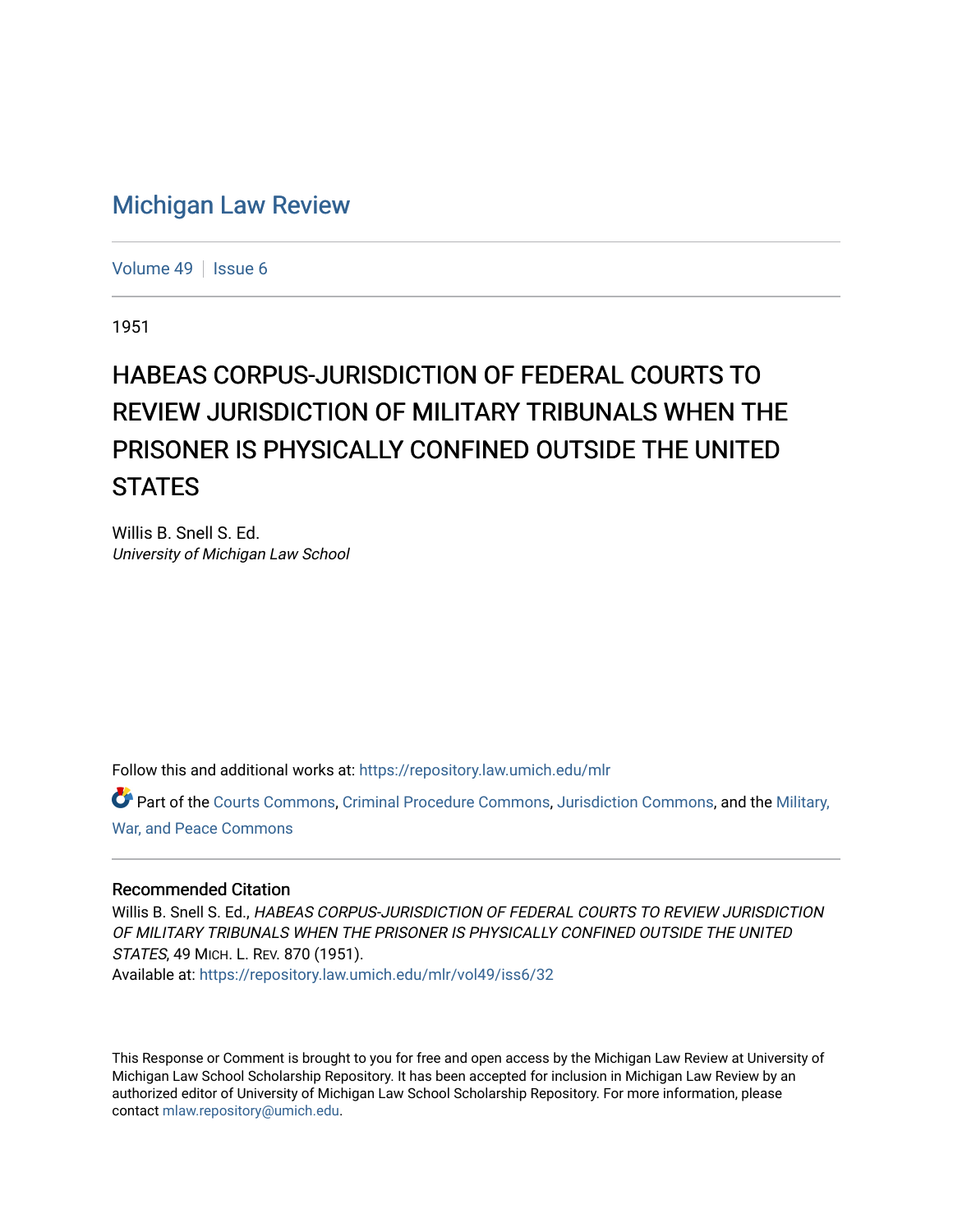#### **COMMENTS**

HABEAS CORPUS-JURISDICTION OF FEDERAL COURTS TO REVIEW JURISDICTION OF MILITARY TRIBUNALS WHEN THE PRISONER IS PHYS-ICALLY CONFINED OUTSIDE THE UNITED STATES-The question of the power of federal courts to issue the writ of habeas corpus for a prisoner confined outside the territorial United States has not as yet been completely answered. Until recently, there were few instances in which anyone was confined outside the United States under the authority of the United States. However, during and since World War II, American military tribunals have exercised power over citizens and aliens, civilians and military personnel, in many parts of the world, and especially in Germany and Japan.<sup>1</sup> Because of this extended use of military tribunals, the question of the power of federal courts to review their proceedings has become acute, especially since these courts alone can provide judicial review.<sup>2</sup> It has long been settled that courts can review the proceedings of military tribunals, on habeas corpus, to determine whether the tribunal acted within its jurisdiction.3 The problem here rather involves federal jurisdiction to grant habeas corpus when the petitioner is not physically confined within the territorial jurisdiction of the court.

I

# *Jurisdiction when the Tribunal is Constituted under the Authority of the United States*

# *A. Jurisdiction of District Courts*

The present Judicial Code gives to the district courts the power to issue the writ of habeas corpus "within their respective jurisdictions."<sup>4</sup> This is interpreted to mean territorial jurisdiction.<sup>5</sup> The first question

1 As to the nature of the power of these tribunals generally, see: Fairman, "Some New Problems of the Constitution Following the Flag," 1 STAN. L. REV. 587 (1949).

<sup>2</sup>No review by courts of the foreign country is possible; Johnson v. Eisentrager, 339 U. S. 763 at 797, 70 S. Ct. 936 (1950) (dissenting opinion). No review by state courts is possible; Ableman v. Booth, 21 How. (62 U.S.) 506 (1858); Tarble's Case, 13 Wall. (80 U.S.) 397 (1871). '

32 SPELLING, INJUNCTIONS AND OTHER EXTRAORDINARY REMEDIES §1176 (1901); FERRIS, THE LAw OF EXTRAORDINARY LEGAL REMEDIES §84 (1926); Ex parte Milligan, 4 Wall. (71 U.S.) 2 (1866); Wales v. Whitney, 114 U.S. 564, 5 S.Ct. 1050 (1885); In re Grimley, 137 U.S. 147, 11 S.Ct. 54 (1890); Carter v. McClaughry, 183 U.S. 365, 22 S.Ct. 181 (1902); Ex parte Quirin, 317 U.S. 1, 63 S.Ct. 2 (1942); In re Yamashita, 327 U.S. 1, 66 S.Ct. 340 (1946). Cf. Ex parte Mason, 105 U.S. 696 (1881) and CoRWIN, TOTAL WAR .AND THE CoNSTITUTION 121 (1947).

<sup>4</sup>62 Stat. L. 964 (1948), 28 U.S.C. (1950) §2241(a).

<sup>5</sup>Robertson v. Railroad Labor Board, 268 U.S. 619, 45 S.Ct. 621 (1925); Georgia v. Pennsylvania Railroad Co., 324 U.S. 439, 65 S.Ct. 716 (1945).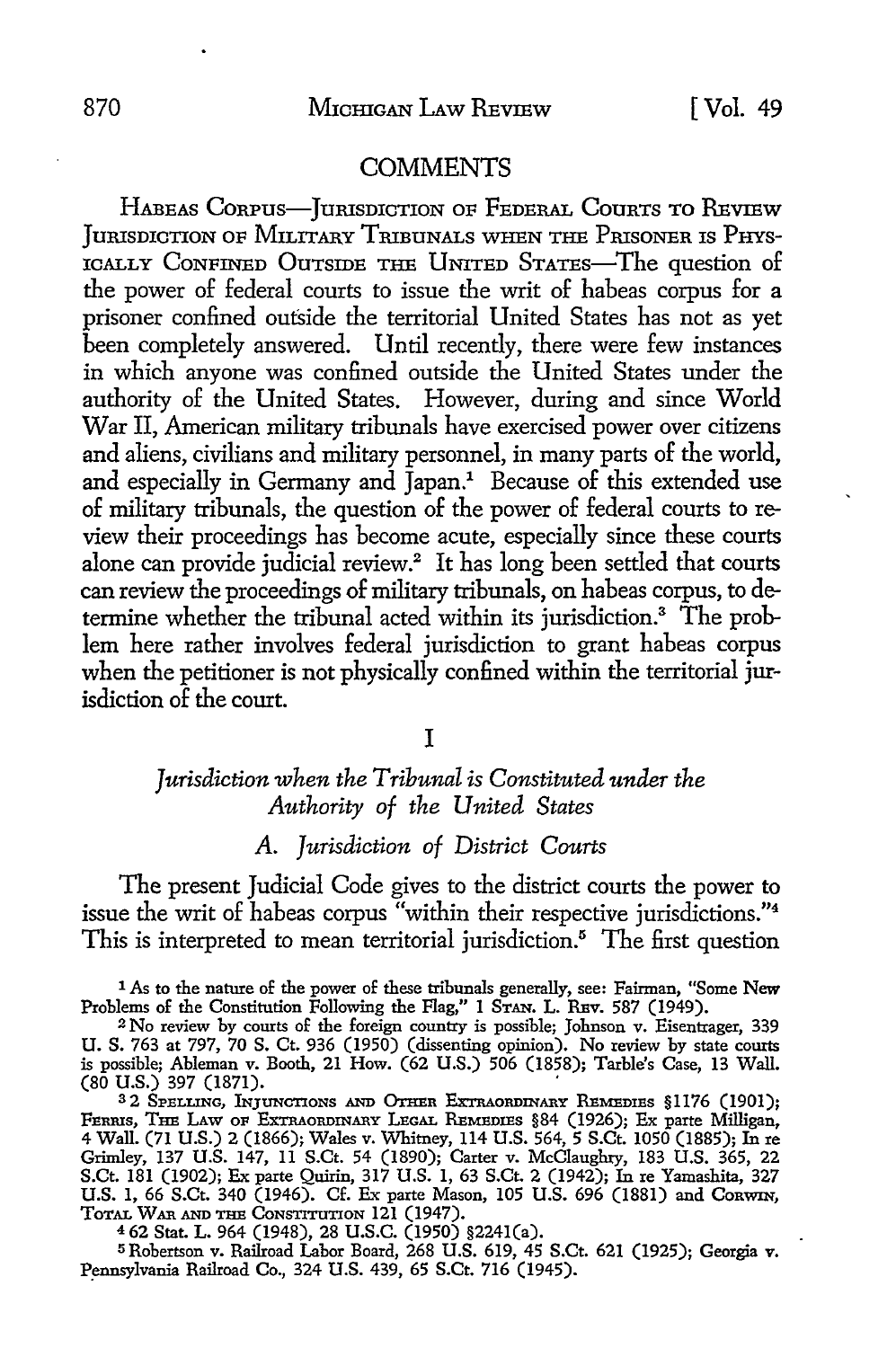the writ runs to him. The leading expression of this view is by Judge Cooley in the case of *In the Matter of Jackson,6* where he said:

then is the basis of jurisdiction for issuing the writ. The generally accepted common law view has been that it is enough that the respondent, the one having custody of the prisoner, be within the jurisdiction, since

"The important fact to be observed in regard to the mode of procedure upon this writ is, that it is directed to, and served upon, not the person confined, but his jailer. It does not reach the former except through the latter.... The whole force of the writ is spent upon the respondent. . . . The place of confinement is therefore not important to the relief, if the guilty power is within reach of process, so that by the power of the court he can be compelled to release his grasp .... The important question is, where is the power of control exercised?"<sup>7</sup>

The *Jackson* case itself is not authority on this point,<sup>8</sup> but there are many cases supporting this statement.<sup>9</sup> Some of these cases present a somewhat different situation from that of military tribunals abroad, in that they involve a person, previously within the jurisdiction, who has been removed by the respondent, or by someone acting under his directions.<sup>10</sup> It is difficult to see, however, how such prior confinement

s The case involved an application for the writ on behalf of a minor who had been taken to Canada to evade the proceeding. The court unanimously agreed to dismiss the petition, because it found that respondent no longer had control of the child. It was equally divided on this question of jurisdiction.

<sup>9</sup> United States v. Davis, (D.C. Cir. 1839) 5 Cranch C.C. 662, 25 F. Cas. 775, No. 14,926; Ex parte Young, (C.C. Tenn. 1892) 50 F. 526; Sanders v. Allen, (D.C. Cir. 1938) 100 F. (2d) 717; Sanders v. Bennett, (D.C. Cir. 1945) 148 F. (2d) 19; Ex parte Fong Yim, (D.C. N.Y. 1905) 134 F. 938; Ex parte Ng Quong Ming, (D.C. N.Y. 1905) 135 F. 378; Rivers v. Mitchell, 57 Iowa 193, 10 N.W. 626 (1881); People ex rel. Billotti v. New York Juvenile Asylum, 57 App. Div. 383, 68 N.Y.S. 279 (1901); People ex rel. Dunlap v. New York Juvenile Asylum, 58 App. Div. 133, 68 N.Y.S. 656 (1901); Breene v. Breene, 51 Colo. 342, 117 P. 1000 (1911); Shaw v. Shaw, 114 S.C. 300, 103 S.E. 526 (1920); In re Emerson, 107 Colo. 83, 108 P. (2d) 866 (1940); Crowell v. Crowell, 190 Ga. 501, 9 S.E. (2d) 628 (1940); Queen v. Bamardo, 23 Q.B.D. 305 (1889); Queen v. Bamardo, 24 Q.B.D. 283 (1890); King v. Crewe, [1910] 2 K.B. 576. *Contra:* In re Bickley, (D.C. N.Y. 1865) 3 F. Cas. 332, No. 1387; Shirakura v. Royall, (D.C. D.C. 1948) 89 F. Supp. 711, 713. Cf. Dorsey v. Gill, (D.C. Cir. 1945) 148 F. (2d) 857.

10 This was not true, however, in the following cases: Sanders v. Allen, (D.C. Cir. 1938) 100 F. (2d) 717; Sanders v. Bennett, (D.C. Cir. 1945) 148 F. (2d) 19 (both involved prisoners held in the District of Columbia prison, which is located in Virginia); Ex parte Fong Yim, (D.C. N.Y. 1905) 134 F. 938; Ex parte Ng Quong Ming, (D.C. N.Y. 1905) 135 F. 378 (both involved Chinese who were physically confined in another district under the authority of the Chinese Exclusion Agent); King v. Crewe, [1910] 2 K.B. 576 (confinement in English protectorate). Sanders v. Allen and Sanders v. Bennett, supra, have been overruled by McAffee v. Clemmer, (D.C. Cir. 1948) 171 F. (2d) 131, on the authority of Ahrens v. Clark, 335 U.S. 188, 68 S.Ct. 1443 (1948).

e 15 Mich. 417 (1867).

<sup>&#</sup>x27;l'Jn the Matter of Jackson, 15 Mich. 417 at 439-40 (1867).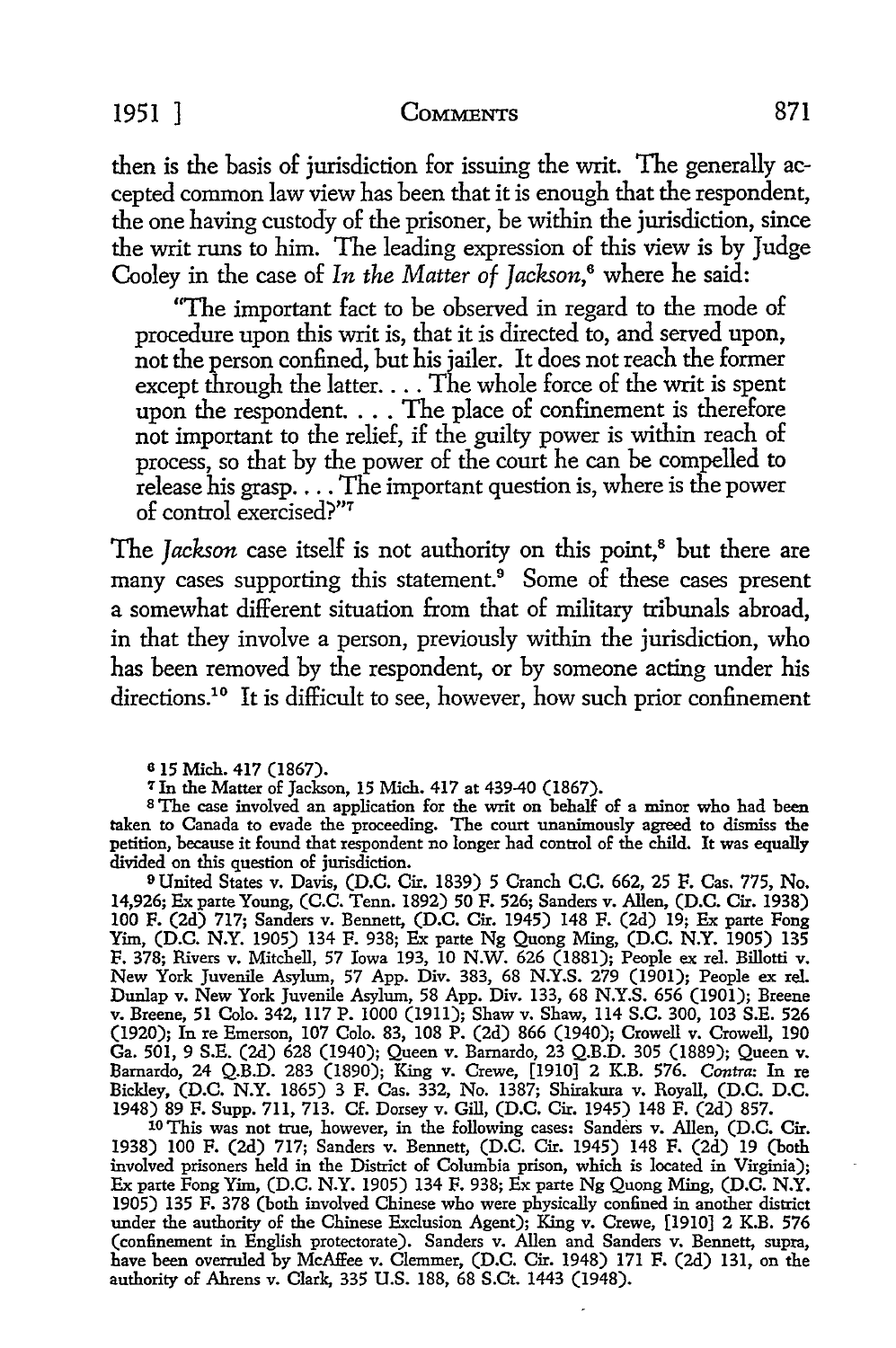within the territory affects the jurisdiction of the court as of the time that the writ is issued.<sup>11</sup>

Statutes similar to the federal one have not prevented courts from reaching the result expressed by Cooley.12 However, the federal statute has not been so interpreted. The Supreme Court touched the problem in *Ex parte Endo*,<sup>13</sup> where petitioner was within the district where the action was begun, but was removed while the appeal was pending. The Court held that in spite of the removal, the district court had jurisdiction when a respondent who has custody of the prisoner is within the district.<sup>14</sup> But this dictum was repudiated in *Ahrens v*. Clark;<sup>15</sup> there petitioners, held in New York, sought the writ in the District of Columbia, naming the Attorney General as respondent. The Court interpreted the statute to mean that a district court cannot issue the writ when the prisoner is physically confined within the territorial jurisdiction of another district court, but expressly left open the question of jurisdiction when the prisoner is confined outside the jurisdiction of any district court.<sup>16</sup>

Before World War II, only one case directly raised the problem as to a person confined outside the United States under sentence of a military tribunal. *McGowan v. Moody11* involved a marine convicted of larceny on the island of Guam and imprisoned there. He sought release by habeas corpus in the District of Columbia, naming the Sec-

<sup>11</sup>Cf. McGowan v. Moody, (D.C. Cir. 1903) 22 App. D.C. 148 at 163: "On account of the special circumstances,-the removal of the party affected to another jurisdiction in order to successfully defy the process of the courts charged with his protection and the continued detention by the same wrongdoer, who remained within the reach of the court, the cases were treated substantially as if the unlawful detention was actually maintained, as it was virtually, within the limits of the State."

12 People ex rel. Billotti v. New York Juvenile Asylum, 57 App. Div. 383, 68 N.Y.S. 279 (1901); People ex rel. Dunlap v. New York Juvenile Asylum, 58 App. Div. 133, 68 N.Y.S. 656 (1901) (statute 'conferred jurisdiction when the person was imprisoned or restrained of his liberty "within the state"); Crowell v. Crowell, 190 Ga. 501, 9 S.E. (2d) 628 (1940) (action to be brought "where the illegal detention exists"); In the Matter of Jackson, 15 Mich. 417 (1867), where the statute limited jurisdiction to persons confined "within the state," Judge Cooley saying at 439: ". . . I should not concede that, within the words employed, the actual presence of the body of the petitioner within the state was a controlling circumstance." 13 323 U.S. 283, 65 S.Ct. 208 (1944).

14 "But we are of the view that the court may act if there is a respondent within reach of its process who has custody of the petitioner." Ex parte Endo, 323 U.S. 283 at 306, 65 S.Ct. 208 (1944).

15 335 U.S. 188, 68 S.Ct. 1443 (1948). The Court based its decision largely on the legislative history of this section. For a criticism of this interpretation of the history, see: Fairman, "Some New Problems of the Constitution Following the Flag," 1 STAN. L. RBV. 587 (1949).

16 Ahrens v. Clark, 335 U.S. 188 at 192, 68 S.Ct. 1443 (1948). *11* (D.C. Cir. 1903) 22 App. D.C. 148.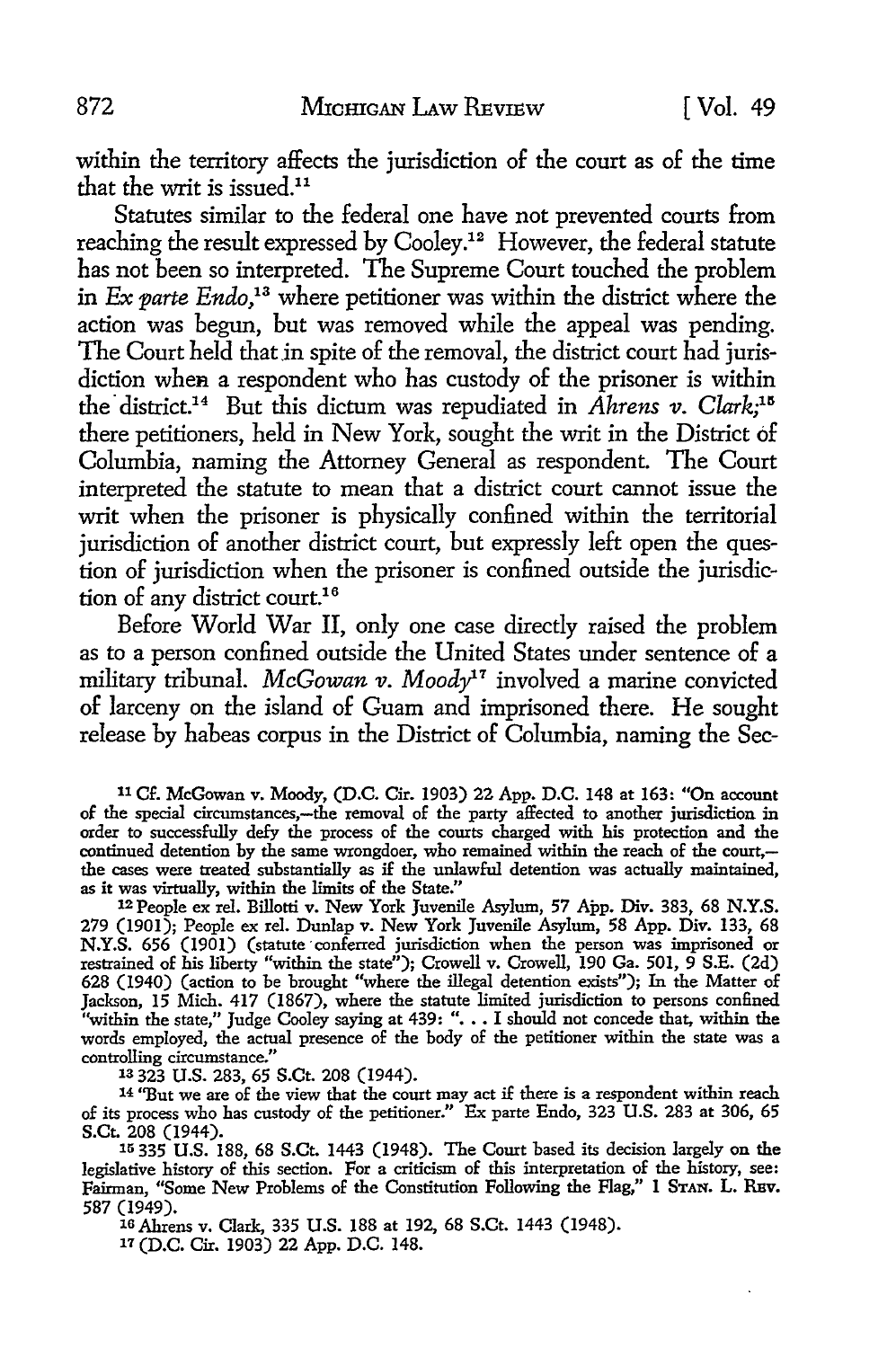retary of the Navy as respondent. The court denied the writ, partly on the basis that it did not have jurisdiction because of the place of confinement, and partly on the basis that the Secretary of the Navy was not a proper respondent.<sup>18</sup>

This presents another problem raised by these cases, that of finding a proper respondent. It is clear that if the confinement is elsewhere and there is no respondent having custody within the territorial jurisdiction, a court cannot issue the writ.<sup>19</sup> By necessity, the one having immediate physical custody will be located where the petitioner is. Thus for the writ to be available at all in this situation, it must run not only to the one with immediate physical custody of the prisoner, but also to those who have power over him to compel him to release the prisoner; there is ample authority allowing this.<sup>20</sup> However, it is not always easy to determine who has such power. In the *McGowan* case, the writ was directed to the Secretary of the Navy; one of the grounds for the court's decision was that he was not the correct respondent. The court indicated that in this situation, the writ should be directed to the President of the United States.<sup>21</sup>

This whole question of jurisdiction was directly presented in the case of *Johnson v. Eisentrager.*<sup>22</sup> The petitioners were twenty-one German nationals who were members of German armed forces stationed in China during World War II. They were captured and charged with continuing military activity against the United States, after the surrender of Germany, by furnishing information about American forces to the Japanese. They were convicted by an American military commission in China for violating the laws of war, and were later transferred *to* an army prison in Germany. They then applied for habeas corpus to the District Court for the District of Columbia. The writ was directed to the Secretary of Defense, the Secretary of the Army, the Chief of Staff of the Army, and the Joint Chiefs of Staff of the

1s McGowan v. Moody, (D.C. Cir. 1903) 22 App. D.C. 148 at 163 and 164. The jurisdictional statute was somewhat narrower than the present Judicial Code, but the court did not base its decision on the language of the statute. <sup>19</sup>In re Boles, (8th Cir. 1891) 48 F. 75; United States ex rel. Belardi v. Day, (3d

Cir. 1931) 50 F. (2d) 816; United States ex rel. Harrington v. Schlotfeldt, (7th Cir. 1943) 136 F. (2d) 935; Ex parte Gouyet, (D.C. Mont. 1909) 175 F. 230; Fiedler v. Shuttleworth, (D.C. Pa. 1944) 57 F. Supp. 591.

20 Cases cited in note 9 supra; In re Matthews, 12 Ir. Com. Law Rep. 233 (1859); In re Ning Yi-Ching, 56 T.L.R. 3 (1939). See also: Ex part Endo, 323 U.S. 283 at 304, 305, 65 S.Ct. 208 (1944). *Contra:* Jones v. Biddle, (8th Cir. 1942) 131 F. (2d) 853, cert. den. 318 U.S. 784, 63 S.Ct. 856 (1943); Sanders v. Bennett, (D.C. Cir. 1945) 148 F. (2d) 19. 21 McGowan v. Moody, (D.C. Cir. 1903) 22 App. D.C. 148 at 164. 22 339 U.S. 763, 70 S.Ct. 936 (1950).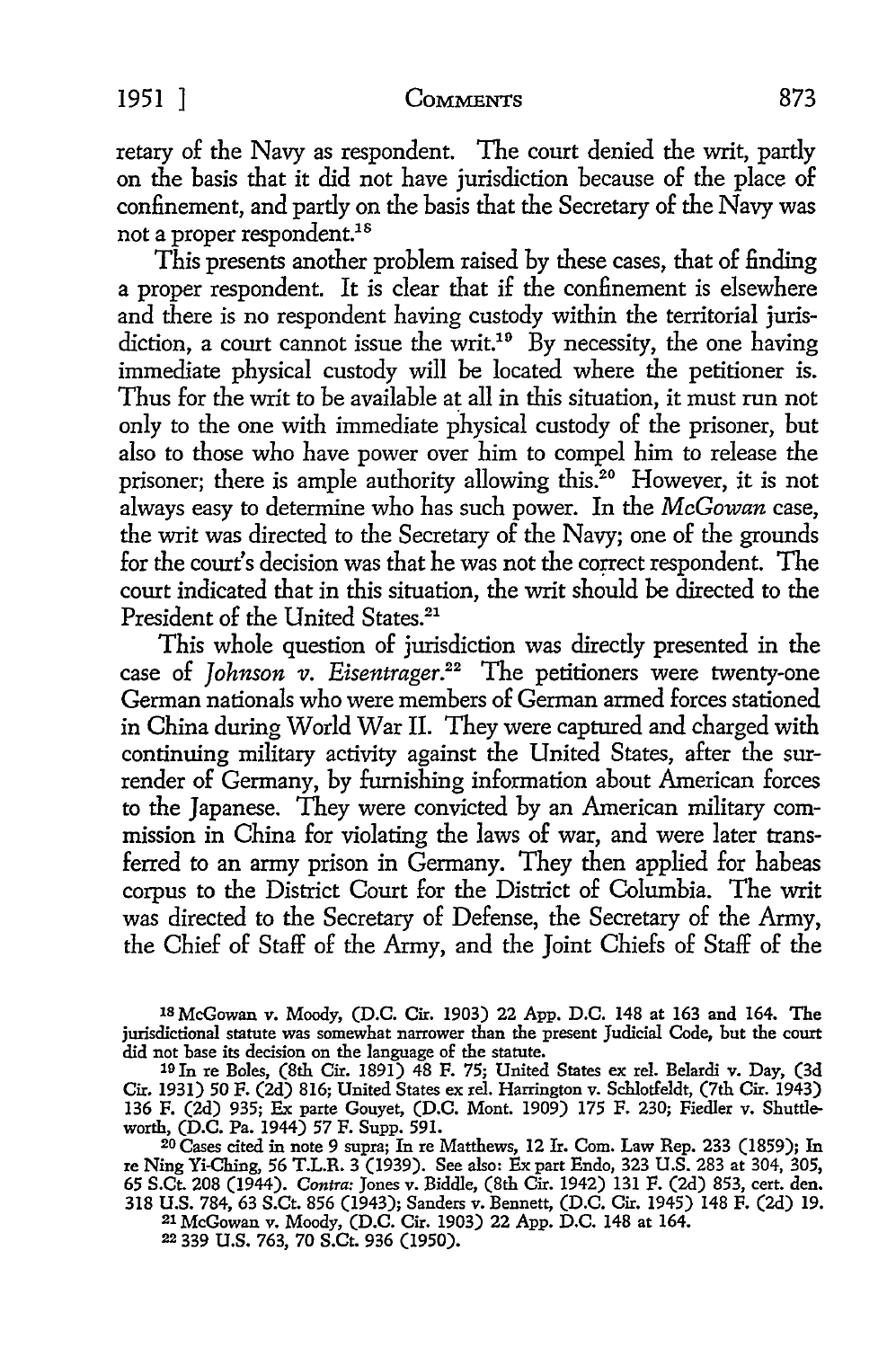United States. The district court denied their petition on the authority of *Ahrens v. Clark.* The court of appeals reversed,<sup>23</sup> and held that the statute allows the writ as long as the district court has territorial jurisdiction over "officials who have directive power over the immediate  $\mu$  iailer."<sup>24</sup> Habeas corpus cases generally hold that the writ will run to the superior of the jailer, $25$  but the court of appeals specifically states that it does not rely on these cases.26 The court rather relies on this interpretation of the statute, which it says is necessary to keep the statute from being unconstitutional, since Congress cannot suspend the writ except in cases of invasion or rebellion, and thus cannot deprive the federal courts of jurisdiction in the proper case for the writ.<sup>27</sup> This reasoning required the court to find that petitioners had a constitutional right to the writ of which Congress could not deprive them.<sup>28</sup>

The Supreme Court reversed this decision.<sup>29</sup> and held that the district court did not have jurisdiction. The basis for the decision is not entirely clear.<sup>30</sup> The Court discusses practical<sup>31</sup> and policy<sup>32</sup> reasons for refusing jurisdiction; it also discusses the rule that nonresident alien enemies cannot maintain an action in American courts during the

<sup>23</sup>Eisentrager v. Forrestal, (D.C. Cir. 1949) 174 F. (2d) 961. 24 Id. at 967.

<sup>25</sup>See note 20 supra.

26 Eisentrager v. Forrestal, (D.C. Cir. 1949) 174 F. (2d) 961 at 968.

27 "... Whatever may be the lack of forum in other cases, the Constitution specifically prohibits that result in respect to habeas corpus. Congress cannot suspend that privilege, unless there be invasion or rebellion." Id. at 967.

28 Id. at 963 and 965.

29 Johnson v. Eisentrager, 339 U.S. 763, 70 S.Ct. 936 (1950), Justices Black, Douglas, and Burton dissenting. Cf. In re Ning Yi-Ching, 56 T.L.R. 3 (1939); 6 SOLICITOR 196 (1939).

<sup>30</sup> It is not entirely clear that the decision is based on a lack of jurisdiction. The court says that petitioners were given the same preliminary hearing as were Quirin and Yamashita, and adds at 781: "We arrive at the same conclusion the Court reached in each of those cases, viz.: that no right to the writ of *habeas corpus* appears." The Court then examined the merits of the contentions made by petitioners; this can have no bearing on determining whether there was jurisdiction, as pointed out by Justice Black in his dissent at 792. However; the Court concludes its opinion by saying at 790-1: "Since in the present application we find no basis for invoking federal judicial power in any district, we need not debate as to where, if the case were otherwise, the petition should be filed."

<sup>31</sup> The Court at 778-9 discusses the burden that might be placed on the Army if it had to transport the prisoners before the Court. Walker v. Johnson, 312 U.S. 275, 61 S.Ct. 574 (1941), recognizes that it is not always necessary to bring petitioner before the court. Ex parte Quirin, 317 U.S. 1, 63 S.Ct. 2 (1942), and In re Yamashita, 327 U.S. 1, 66 S.Ct. 340 (1946), were determined on the merits without the prisoners being produced before the Court.

32 The Court concludes at 779 that if this petition is a matter of right, it is available also during active hostilities, and trials at that time would "hamper the war effort and bring aid and comfort to the enemy," and "diminish the prestige of our commanders, not only with enemies but with wavering neutrals." Justice Black in his dissent at 796 recognizes that it would not be available during hostilities, but only after surrender.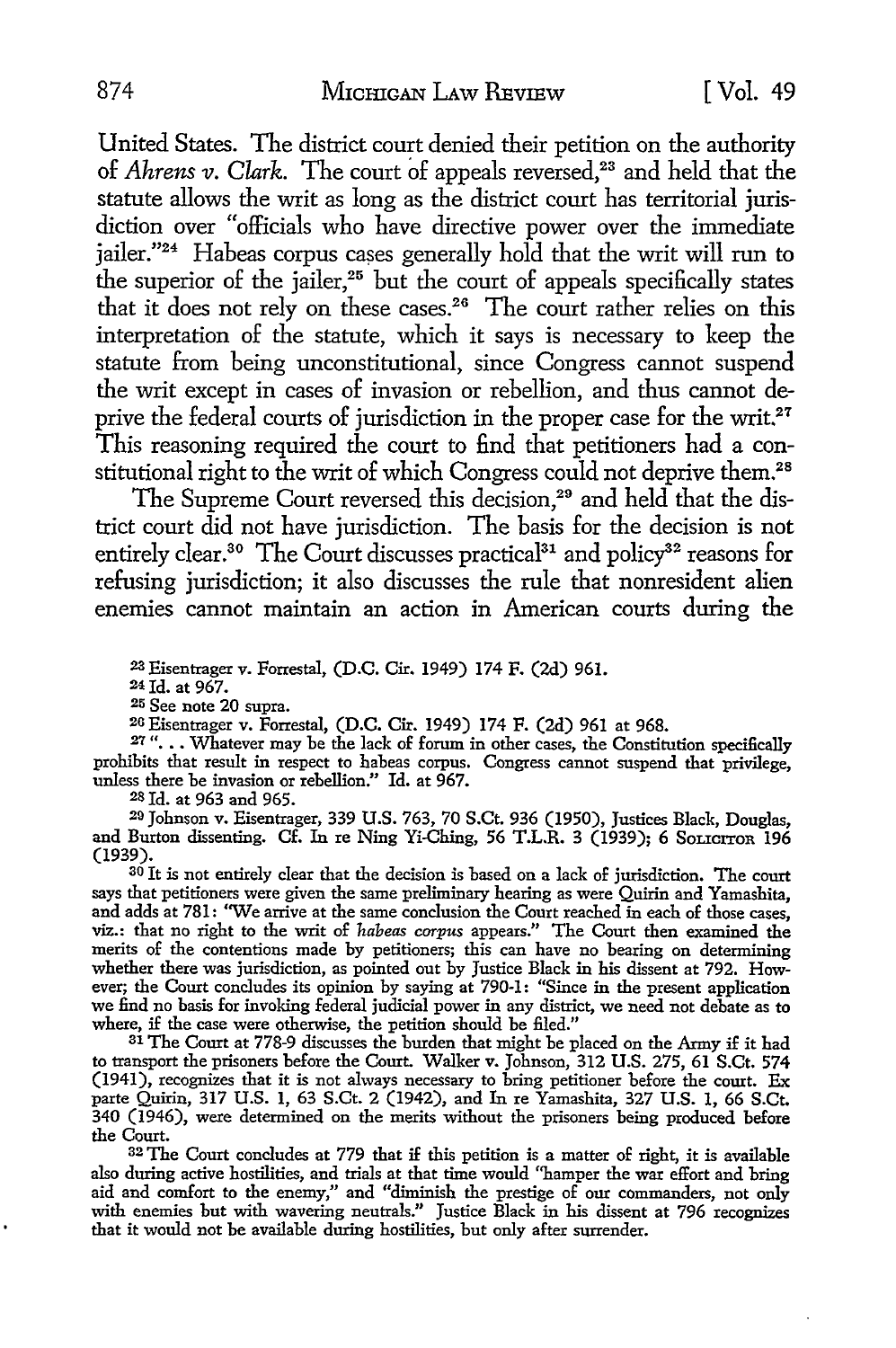period of hostilities,<sup>33</sup> but it seems doubtful that this is the basis for the decision.34 The result is not based on the fact alone that petitioners were enemy aliens, since the Court does not overrule *Ex parte Quirin35*  and *In re Yamashita,* 36 in which cases the Court took jurisdiction as to applications by enemy aliens. It can hardly be said that the result is based on a narrow interpretation of the statute, as in the *Ahrens* case. The statute is not even mentioned in the decision, and if that were the basis, the extended discussion of the rights of aliens<sup>37</sup> would be irrelevant, since a person confined abroad is no more within the territorial jurisdiction of a court if he is a citizen than if he is an alien. In addition, the Court is willing to assume that respondents have lawful authority to effect the release of the prisoners.<sup>38</sup> The true basis seems to be that aliens are entitled to constitutional rights and the protection of American courts only when present within the territorial jurisdiction of those courts; since petitioners were alien enemies who at no time, as captives, were within the territorial jurisdiction of any federal court, they had no rights enforceable in such courts.<sup>39</sup>

The Court discusses only constitutional rights of petitioners, as opposed to statutory rights.40 It is true that the court of appeals based

33 Johnson v. Eisentrager, 339 U.S. 763 at 768-77, 70 S.Ct. 936 (1950).

34 First, it is not clear that this case arose during hostilities so as to come within the rule; the Court at 779 refers to the "... present twilight between war and peace." Second, the Court says at 777: "The foregoing [discussion of rights of nonresident enemy aliens] demonstrates how much further we must go if we are to invest these enemy aliens, resident, captured and imprisoned abroad, with standing to demand access to our courts." This would not indicate a decision on this point. Third, it would be hard to reconcile this result with the Quirin and Yamashita cases, which the Court does not purport to overrule, since those petitioners would not seem to be within the classification of residents. See 27 YALE L.J. 104 (1917). Fourth, This would be a new application of the rule. The reason for the rule is that the right to sue is of assistance to trade, and since all intercourse with the enemy is unlawful, the right to sue is suspended. See Gordon, "The Right of Alien Enemies to Sue in American Courts," 36 ILL. L. REv. 809 (1942); 12 GEO. WASH. L. REv. 55 (1943). The rule has been applied, it seems, only when the nonresident alien enemy is seeking to recover property from a resident. Fifth, the application of the doctrine is now limited to situations where the judgment "would give aid and comfort to the other side." Birge-Forbes Company v. Heye, 251 U.S. 317 at 323, 40 S.Ct. 160 (1920). There is dictum to the same effect in Ex parte Kawato, 317 U.S. 69, 63 S.Ct. 115 (1942). Such aid and comfort it seems must be of a material nature. Even if that limitation is not imposed, it would seem that habeas corpus here could give aid and comfort only during hostilities, and as stated in note 32, it is not necessary to extend the right to such period.

35 317 U.S. 1, 63 S.Ct. 2 (1942).

so 327 U.S. 1, 66 S.Ct. 340 (1946). *Accord:* Homma v. Patterson, 327 U.S. 759, 66 S.Ct. 515 (1946).

37 Johnson v. Eisentrager, 339 U.S. 763 at 768-77, 70 S.Ct. 936 (1950).

38 "The Court of Appeals assumed, and we do likewise, that . . . respondents named in the petition have lawful authority to effect their release." Id. at 766-7.

39 Id. at 768, 785.

40 Id. at 785. The Court does state at 768 that nothing in any statute confers any right to bring the action, but there is no discussion of this.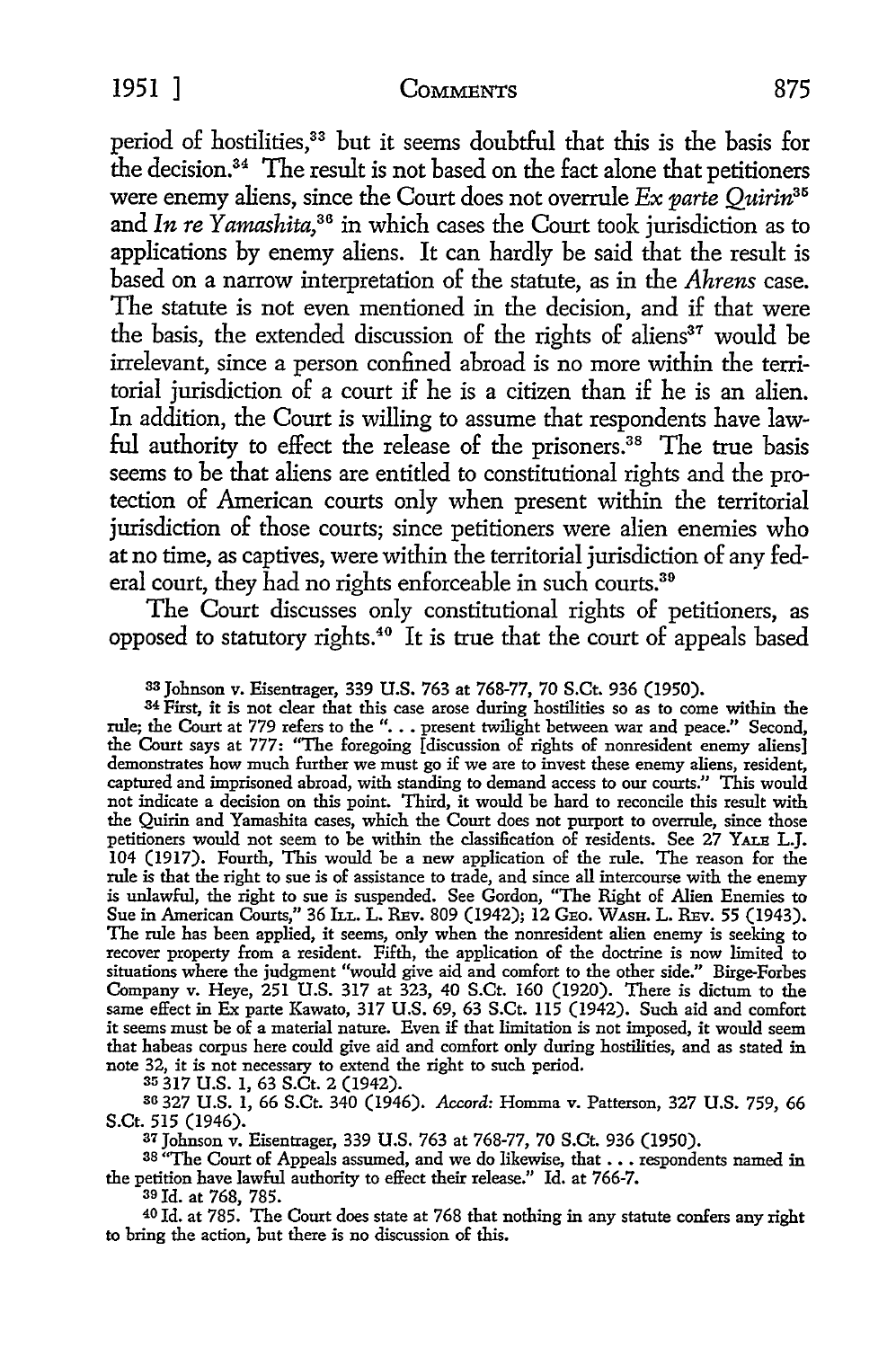its decision on such rights,<sup>41</sup> but this alone should not decide the question. The Judicial Code provides for the use of habeas corpus when a prisoner is "in custody in violation of the Constitution or laws or treaties of the United States."42 Absent the territorial jurisdiction problem, even if the prisoners had no constitutional rights, the writ should be available to determine whether the military tribunal was without jurisdiction because of statute or treaty.<sup>43</sup> The latter seems to be the holding of the *Quirin* and *Yamashita* cases.<sup>44</sup> As long as the prisoner was sentenced by officers of the United States, the writ of habeas corpus should be available to test the propriety of the action of these officials.45 This interpretation would mean that Congress could take away such jurisdiction, but until it does, it would seem that petitioners have a statutory right to the writ,<sup>46</sup> and there is authority for saying that there is a court with jurisdiction;47 the *Ahrens* case does not compel a contrary result.<sup>48</sup>

41 Eisentrager v. Forrestal, (D.C. Cir. 1949) 174 F. (2d) 961 at 968.

~ 62 Stat. L. 965 (1948), 28 U.S.C. (1950) §224l(c)(3).

<sup>43</sup>The Court has said in reference to this provision: "This legislation is of the most comprehensive character. It brings within the *habeas corpus* jurisdiction of every court and every judge every possible case of privation of liberty contrary to the National Constitution, treaties, or laws. It is impossible to widen this jurisdiction." Ex parte McCardle, 6 Wall. (73 U.S.) 318 at 325 (1867).

<sup>44</sup> "Finally, we held in *Ex parte Quirin*,  $\ldots$  as we hold now, that Congress by sanctioning trials of enemy aliens by military commission for offenses against the law of war had recognized the right of the accused to make a defense. • •• It has not foreclosed their right to contend that the Constitution 'or laws of the United States withhold authority to proceed with the trial." In re Yamashita, 327 U.S. l at 9, 66 S.Ct. 340 (1946). See, also, Perlman, "Habeas Corpus and Extraterritoriality: A Fundamental Question of Constitu• tional Law," 36 A.B.A.J. 187 at 189 (1950).

45 "We think that constitutional prohibitions apply directly to acts of Government, **or**  Government officials, and are not conditioned upon persons or territory." Eisentrager **v.**  Forrestal, (D.C. Cir. 1949) 174 F. (2d) 961 at 965. "I would hold that our courts can exercise **it** [habeas corpus jurisdiction] whenever any United States official illegally imprisons any person in any land we govern." Justice Black, dissenting; Johnson v. Eisentrager, 339 U.S. 763 at 798, 70 S.Ct. 936 (1950). See also Fairman, "Some New Problems of the Constitution Following the Flag," l STAN. L. REv. 587 (1949).

46 The following provision of the statute would cover this case if literally interpreted: "The writ of habeas corpus shall not extend to a prisoner unless  $\ldots$  (4) He, being a citizen of a foreign state and domiciled therein is in custody for an act done or omitted under any alleged right, title, authority, privilege, protection, or exemption claimed under the commission, order or sanction of any foreign state, or under color thereof, the validity and effect of which depend upon the law of nations." 62 Stat. L. 965 (1948), 28 U.S.C. (1950)  $$2241(c)(4)$ . But the legislative history of this provision shows that: "The object was to allow a foreigner, prosecuted in one of the States of the Union for an offence committed in that State, but which he pleads has been committed under authority of his own sovereign or the authority of the law of nations, to be brought up on that issue before the only competent judicial power to decide upon matters involved in foreign relations or the law of nations." In re Neagle, 135 U.S. l at 71, 10 S.Ct. 658 (1889).

47 See note 9 supra.

48Ahrens v. Clark, 335 U.S. 188 at 192, 68 S.Ct. 1443 (1948).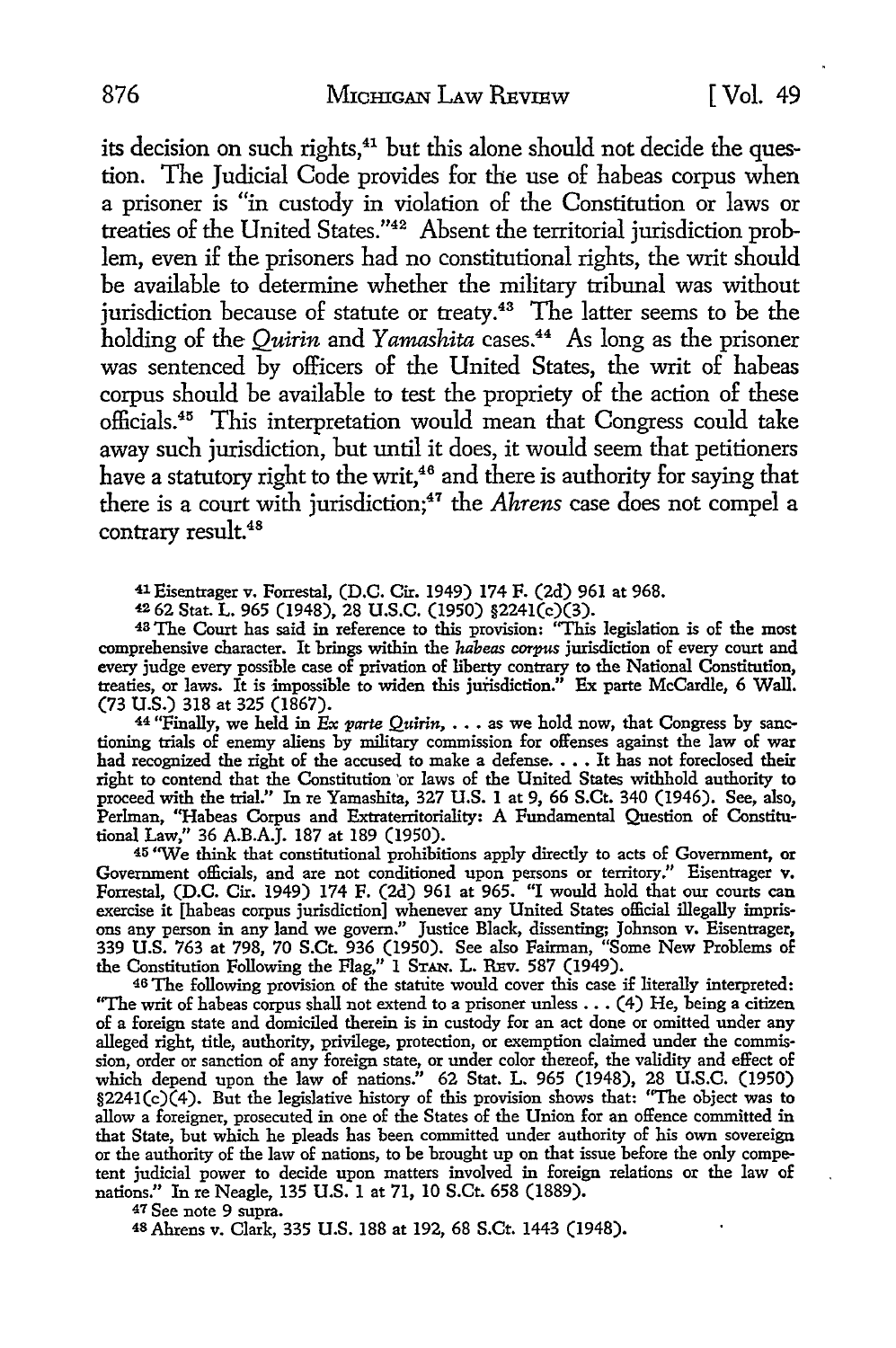#### 1951 ] **CoMMENTS** 877

The effect of the *Eisentrager* case is that the jurisdiction of district courts is limited to physical confinements within the territorial United States when the petitioner is an enemy alien. It seems that the Supreme Court here went out of its way to deny to alien enemies access to our courts for habeas corpus. The holding is that there is a lack of jurisdiction in the federal courts, but this result is based on a lack of constitutional right, and not on the jurisdictional statute. By not extending the *Ahrens* case *to* a petitioner confined outside the jurisdiction of any district court, the Court avoided the application of the decision in the *Eisentrager* case *to* American citizens abroad; it expressly states that they are outside the scope of the holding.40 At the same time, the Court settled the troublesome problem of the constitutional rights of nonresident enemy aliens.<sup>50</sup>

The question as to the rights of citizens confined abroad remains.<sup>51</sup> Only one recent case has passed on an application by a citizen *to* a district court. *In re Bush*<sup>52</sup> holds that the district court had jurisdiction *to* hear an application from an American confined abroad, but the decision is based solely on the decision of the court of appeals in the *Eisentrager* case, and that is now reversed. The Supreme Court, however, left the way open *to* allow such applications under the present statute. Such a result would be reasonable under the statute, and in accord with the common law background of the writ.<sup>53</sup>

## B. *Original Jurisdiction of the Supreme Court*

The Judicial Code would *not* seem *to* give the Supreme Court any wider territorial jurisdiction than the district courts combined *to* issue habeas corpus.<sup> $54$ </sup> Thus there is no more reason for holding that the Supreme Court has jurisdiction *to* issue the writ to those confined

*to* citizens abroad. 112 (D.C. D.C. 1949) 84 F. Supp. 873.

53 See note 9 supra.

<sup>40 &</sup>quot;With the citizen we are now little concerned, except to set his case apart as un-touched by this decision •••. " • Johnson v. Eisentrager, 339 U.S. 763 at 769, 70 S.Ct. 936 (1950).

<sup>50</sup>The Court states its pmpose to "consider questions basic to alien enemy and kindred litigation which for some years have been beating upon our doors." Id. at 768.

<sup>&</sup>lt;sup>51</sup> The Government in the Eisentrager case argued that habeas corpus was not available to citizens abroad.

<sup>&</sup>lt;sup>54</sup> "Writs of habeas corpus may be granted by the Supreme Court, any justice thereof, the district courts and any circuit judge within their respective jurisdictions." 62 Stat. L. 964 (1948), 28 U.S.C. (1950) §224l(a). A justice of the Supreme Court may exercise his power in any part of the United States; Ex parte Clarke, 100 U.S. 399 (1879). But this limits the territorial jurisdiction of the Supreme Court and its members to the same degree that it limits that of the district courts. See note 5 supra.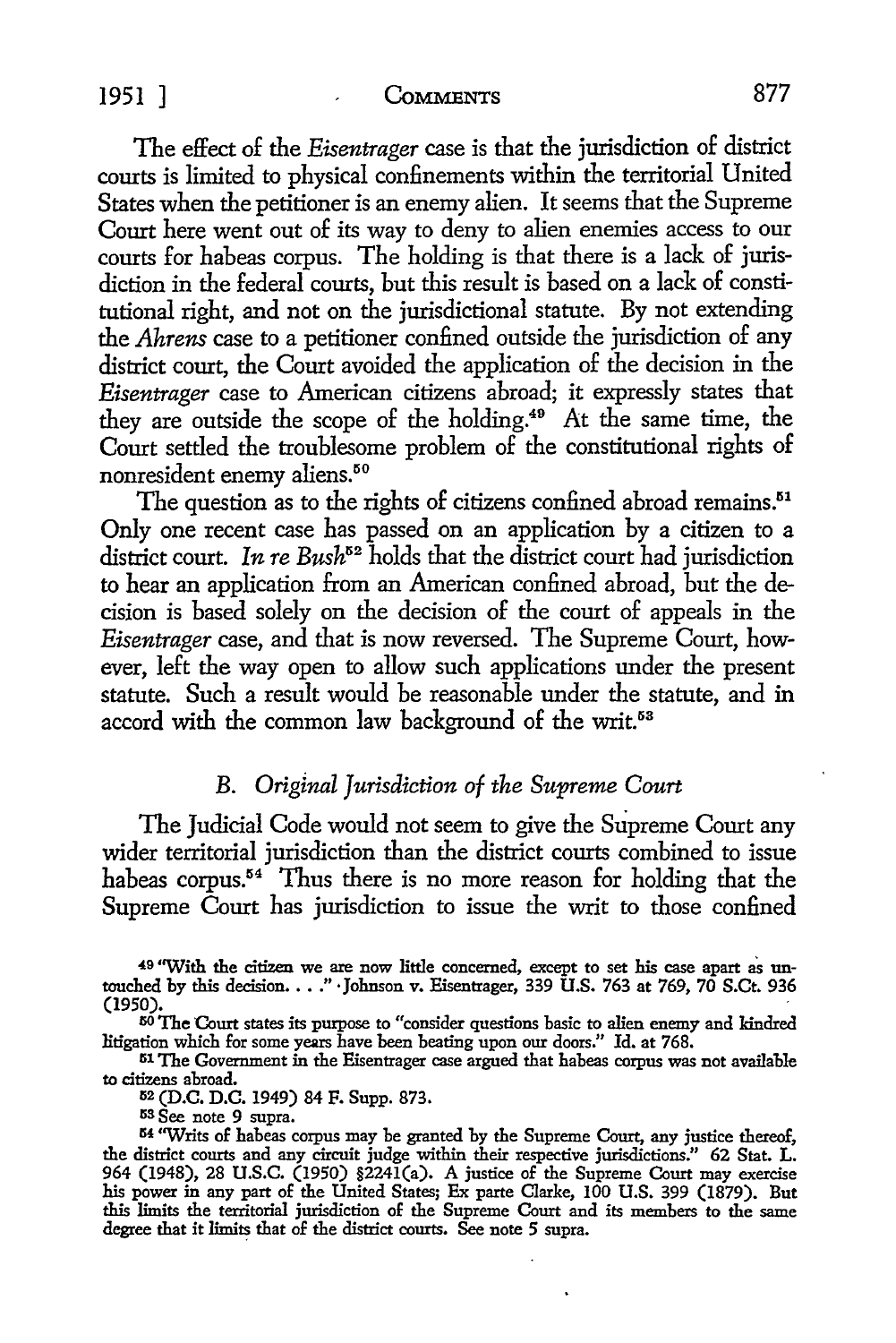abroad than there is for holding that a district court has. In addition, there is the constitutional limitation on the original jurisdiction of the Court.<sup>55</sup>

It is clear that the Supreme Court has the power *to* issue habeas corpus, in the exercise of its original jurisdiction or in the exercise of its appellate jurisdiction.<sup>56</sup> Jurisdiction is defined as appellate when there is a commitment by the judicial authority of the United States.<sup>57</sup> However, the Court has held that a military tribunal is not a court within the meaning of the Constitution and the federal jurisdiction statute,<sup>58</sup> and thus that an original writ issued by it to one confined under the sentence of such a tribunal is not an exercise of appellate jurisdiction.<sup>59</sup> But when there is an application for habeas corpus to another court over which it has jurisdiction, . the Supreme Court can grant an original writ in the exercise of its appellate jurisdiction, 60 or review the decision of the lower court by the writ of certiorari.<sup>61</sup>

In the past several years, there have been a number of original applications to the Supreme Court by aliens confined abroad by military tribunals; with one exception these have been denied for lack of jurisdiction, usually by a divided court.62 In *Hirota v. MacArthur,* the Court

55 U.S. Const., Art. ill, §2; Marbury v. Madison, 1 Cranch (5 U.S.) 137 (1803).

56 1 BAILEY, THE LAW OF JURISDICTION §315 (1899); United States v. Hamilton, 3 Dall. (3 U.S.) 17 (1795); Ex parte Burford, 3 Cranch (7 U.S.) 448 (1806); Ex parte Bollman, 4 Cranch (8 U.S.) 75 (1807); In re Kaine, 14 How. (55 U.S.) 103 (1852); Ex parte Hung Hang, 108 U.S. 552, 2 S.Ct. 863 (1883).

57Ex parte Yerger, 8 Wall. (75 U.S.) 75 at 99 (1868). For specific examples see: Ex parte Bollman, 4 Cranch (8 U.S.) 75 (1807); Ex parte Watkins, 7 Pet. (32 U.S.) 568 (1833); Ex parte Parks, 93 U.S. 18 (1876); Ex parte Virginia, 100 U.S. 339 (1879); Ex parte Siebold, 100 U.S. 371 (1879); In re Burrus, 136 U.S. 586, 10 S.Ct. 850 (1890). Cf. In the Matter of Metzger, 5 How. (46 U.S.) 176 (1847).

68Exparte Vallandigham, 1 Wall. (68 U.S.) 243 (1863); In re Vidal, 179 U.S. 126, 21 S.Ct. 48 (1900); Ex parte Quirin, 317 U.S. 1, 63 S.Ct. 2 (1942); In re Yamashita, 327 U.S. 1, 66 S.Ct. 340 (1946). Cf. Runkle v. United States, 122 U.S. 543, 7 S.Ct. 1141 (1887).

59Ex parte Vallandigham, 1 Wall. (68 U.S.) 243 (1863).

60Ex parte Quirin, 317 U.S. 1, 63 S.Ct. 2 (1942); In re Yamashita, 327 U.S. 1, 66 S.Ct. 340 (1946).

61 This was the procedure followed in Johnson v. Eisentrager, 339 U.S. 763, 70 S.Ct. 936 (1950).

62 The Court was unanimous in denying the petition in In re Eichel, 333 U.S. 865, 68 S.Ct. 787 (1948). In Brandt v. United States, 333 U.S. 836, 68 S.Ct. 603 (1948), the Court denied the petition, Justices Black, Murphy, and Rutledge stating that the petition should be set for hearing on the question of the jurisdiction of the Court. In the following cases, the petition was denied by an equally divided Court, Justices Black, Douglas, Murphy, and Rutledge stating that the petition should be set for hearing on jurisdiction of the court: Milch v. United States, 332 U.S. 789, 68 S.Ct. 92 (1947); Everett v. Truman, 334 U.S. 824, 68 S.Ct. 1081 (1948); In re Krautwurst, 334 U.S. 826, 68 S.Ct. 1328 (1948); In re Ehlen, 334 U.S. 836, 68 S.Ct. 1491 (1948); In re Gronwald, 334 U.S. 857, 68 S.Ct. 1522 (1948); In re Stattmann, 335 U.S. 805, 69 S.Ct. 18 (1948); In re Vetter, 335 U.S. 841, 69 S.Ct. 59 (1948); In re Eckstein, 335 U.S. 851; 69 S.Ct. 79 (1948); In re Heim, 335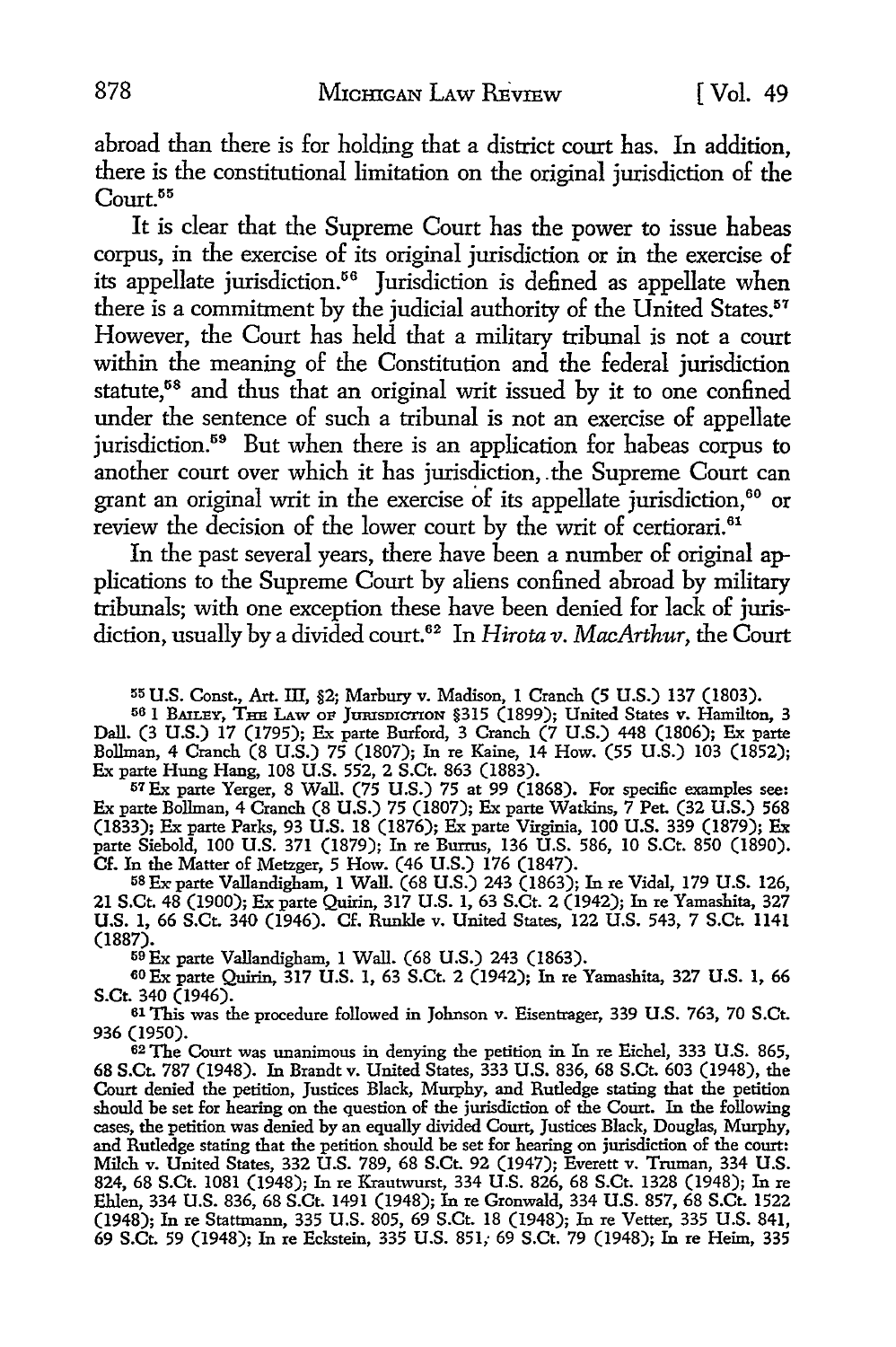agreed to hear argument on the question of its jurisdiction,<sup>63</sup> but then disposed of the case on another ground.<sup>64</sup> Citizens have also made such applications, and here, too, the Court has refused *to* assume jurisdic- $\overline{\text{tion}}$ .  $^{65}$ 

This result seems clearly to be justified; the number of applications alone shows that the questions should be decided at the trial court level. 66 And since the territorial basis for jurisdiction is the same in the Supreme Court as in the district courts, this rule will not result in the denial of the writ to anyone who would otherwise be entitled to it.

#### II

## *Jurisdiction When the Tribunal is Constituted under International Authority*

It seems clearly settled now that an alien imprisoned by an international tribunal cannot apply to an American court for habeas corpus.<sup>67</sup> The only question then is to determine what constitutes an international tribunal. The tribunal that tried Hirota was composed of eleven judges from eleven nations, chosen by General MacArthur as Supreme Commander for the Allied Powers, under authority delegated to him by the Far Eastern Commission. This Commission was composed of representatives of eleven nations, and was established by the Moscow Agreement of December 27, 1945.<sup>68</sup> The tribunal that tried Flick was appointed by the Military Governor of the American

U.S. 856, 69 S.Ct. 126 (1948); In re Dammann, 336 U.S. 922, 69 S.Ct. 644 (1949) (in this and the following cases, the dissenters wanted a hearing to settle what remedy, if any petitioners had); In re Muhlbauer, 336 U.S. 964, 69 S.Ct. 930 (1949); In re Felsch, 337 **U.S.** 953, 69 S.Ct. 1523 (1949). Justice Jackson took no part in any of these decisions. In In re Buerger, 338 U.S. 884, 70 S.Ct. 183 (1949), Justice Douglas did not take part either, and the rest of the Court was unanimous in denying the petition. And in In re Hans, 339 U.S. 976, 70 S.Ct. 1007 (1950), the petition was denied, Justices Black and Douglas voting to deny it without prejudice to making application in a district court.

63 335 U.S. 876, 69 S.Ct. 157 (1948). Justice Jackson voted for the first and only time in this series of cases to break the deadlock and allow the Court to hear argument as to jurisdiction.

64 Hirota v. MacArthur, 338 U.S. 197, 69 S.Ct. 197, 1238 (1948).

65 Ex parte Betz, 329 U.S. 672, 67 S.Ct. 39 (1946); Bird v. Johnson, 336 U.S. 950, 69 S.Ct. 877 (1949); In re Bush, 336 U.S. 971, 69 S.Ct. 943 (1949).

66 See note 62 supra; these cases involved applications from over 200 persons. As to the nature of the allegations, see Fairman, "Some New Problems of the Constitution Following the Flag," 1 STAN, L. REv. 587 (1949). .

67 Hirota v. MacArthur, 338 U.S. 197, 69 S.Ct. 197, 1238 (1948); Flick v. Johnson, (D.C. Cir. 1949) 174 F. (2d) 983. Cf. Shirakura v. Royall, (D.C. D.C. 1948) 89 F. Supp. 711, 713.

<sup>68</sup>Hirota v. MacArthur, 338 U.S. 197 at 206-7, 69 S.Ct. 1238 (1948) (concurring opinion).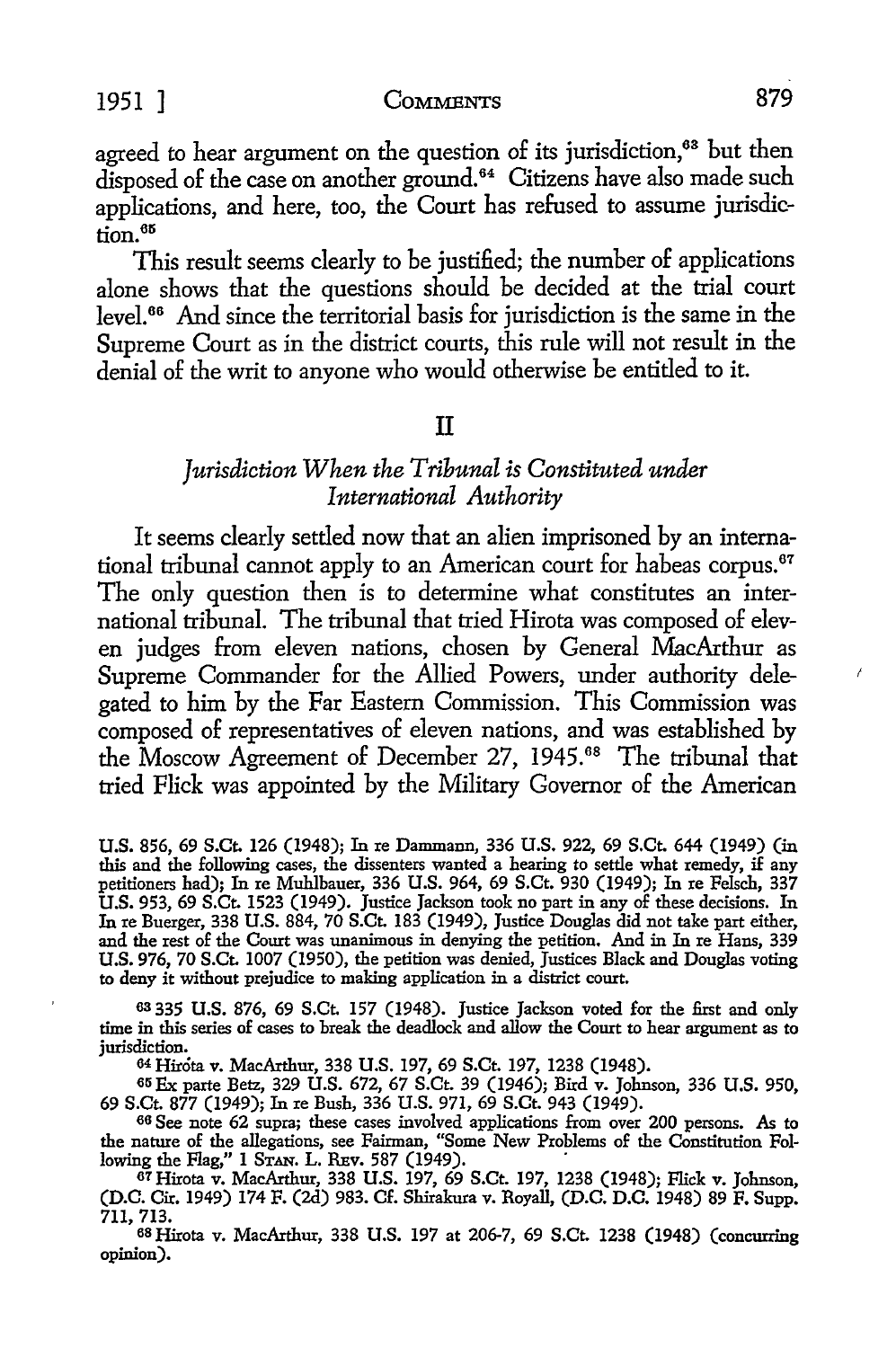Zone, under authority of the Control Council, which Council was composed of representatives of the four occupying powers in Germany. The court held that the tribunal was international in character, since its jurisdiction stemmed directly from the Control Council.<sup>69</sup>

This result is reasonable, and required as a practical matter.<sup>70</sup> It cannot be contended that the authority of our courts extends to acts of officials not under the authority of our government. In addition, the Judicial Code does not provide for jurisdiction here.<sup>71</sup> No case has yet involved a citizen imprisoned by an international tribunal, but it would seem that the courts should reach the same result, since the same compelling reasons apply.72

#### *Conclusion*

Prisoners confined by international tribunals, and enemy aliens confined by American tribunals outside the territorial United States now have no access to our courts to obtain habeas corpus. The rights of American citizens abroad have not as yet been authoritatively determined. The Court thus far, as to citizens, has held only that it will not entertain an original application.<sup>73</sup> This is required by precedent, and is reasonable. There is ample authority for allowing citizens to seek habeas corpus in the district where the superior of the jailer is found.<sup>74</sup> and the Supreme Court has been careful not to exclude this possibility.

There is no justification for saying that an American citizen by going abroad loses his constitutional or statutory rights in relation to action by his government. Perhaps this problem is not too acute, since the armed forces return military prisoners serving more than six months to prisons within the United States,<sup>75</sup> and once they are returned, clearly they can apply to the district court in the district in which in

69Flick v. Johnson, (D.C. Cir. 1949) 174 F. (2d) 983 at 984-6. In addition, as to what constitutes an international tribunal, see: Perlman, "Habeas Corpus and Extraterritoriality: A Fundamental Question of Constitutional Law,'' 36 A.B.A.J. 187 at 250-1 (1950).

70 See Fairman, "Some New Problems of the Constitution Following the Flag," 1 STAN. L. REv. 587 at 644 (1949).

<sup>71</sup>Provision is made for habeas corpus when a prisoner is "in custody in violation of the Constitution or laws or treaties of the United States." 62 Stat. L. 965 (1948), 28 U.S.C. (1950) §224l(c)(3). This would not seem to extend beyond confinement under the authority of the United States. See note 45 supra.

72 Cf. Hirota v. MacArthur, 338 U.S. 197 at 205, 69 S.Ct. 1238 (1948) (concurring opinion).

<sup>78</sup>See note 65 supra.

74 See note 20 supra, and also 63 HARv. L. REv. 531 at 534 (1950).

75 Perlman, "Habeas Corpus and Extraterritoriality: A Fundamental Question of Constitutional Law," 36 A.B.A.J. 187 at 190 (1950).